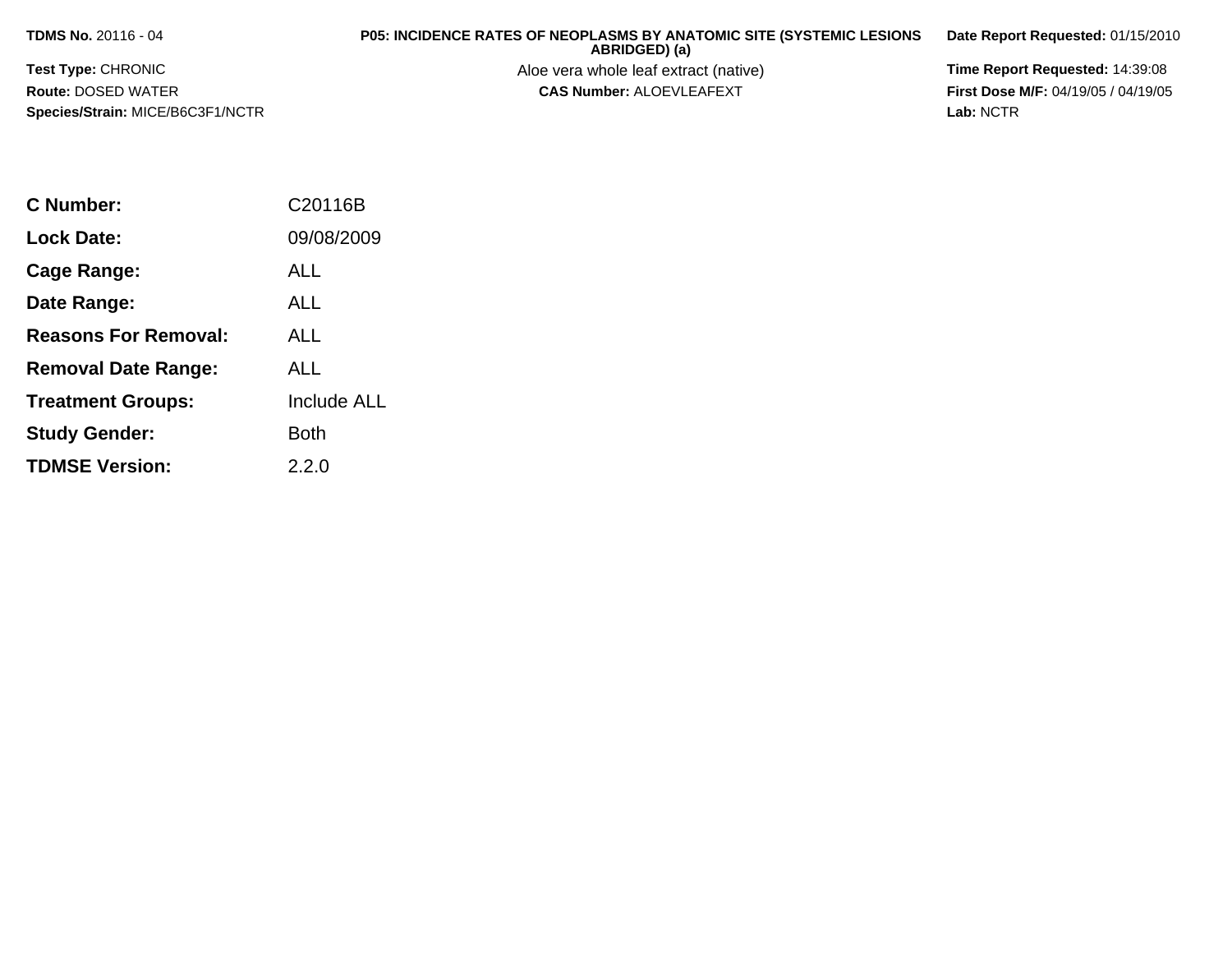| TDMS No. 20116 - 04                         | P05: INCIDENCE RATES OF NEOPLASMS BY ANATOMIC SITE (SYSTEMIC LESIONS | Date Report Requested: 01/15/2010     |                                 |                         |                                     |
|---------------------------------------------|----------------------------------------------------------------------|---------------------------------------|---------------------------------|-------------------------|-------------------------------------|
| Test Type: CHRONIC                          |                                                                      | Aloe vera whole leaf extract (native) | Time Report Requested: 14:39:08 |                         |                                     |
| Route: DOSED WATER                          |                                                                      | <b>CAS Number: ALOEVLEAFEXT</b>       |                                 |                         | First Dose M/F: 04/19/05 / 04/19/05 |
| Species/Strain: MICE/B6C3F1/NCTR            |                                                                      |                                       |                                 |                         | Lab: NCTR                           |
| <b>C57BL/6N XC3H/HEN MTV-NCTR MICE MALE</b> | <b>CONTROL WATER</b>                                                 | <b>ALOEWHOLLEAF 1.0</b>               | <b>ALOEWHOLLEAF 2.0</b>         | <b>ALOEWHOLLEAF 3.0</b> |                                     |
| <b>Disposition Summary</b>                  |                                                                      |                                       |                                 |                         |                                     |
| <b>Animals Initially In Study</b>           | 48                                                                   | 48                                    | 48                              | 48                      |                                     |
| <b>Early Deaths</b>                         |                                                                      |                                       |                                 |                         |                                     |
| <b>Moribund Sacrifice</b>                   | 16                                                                   | 16                                    | 23                              | 15                      |                                     |
| <b>Natural Death</b>                        |                                                                      | $\mathbf{2}$                          | 4                               | 4                       |                                     |
| <b>Survivors</b>                            |                                                                      |                                       |                                 |                         |                                     |
| <b>Natural Death</b>                        | 1                                                                    | 1                                     |                                 | 1                       |                                     |
| <b>Terminal Sacrifice</b>                   | 31                                                                   | 28                                    | 21                              | 28                      |                                     |
| <b>Animals Examined Microscopically</b>     | 48                                                                   | 47                                    | 48                              | 48                      |                                     |
| <b>ALIMENTARY SYSTEM</b>                    |                                                                      |                                       |                                 |                         |                                     |
|                                             |                                                                      |                                       |                                 |                         |                                     |
| Esophagus                                   | (48)                                                                 | (46)                                  | (47)                            | (47)                    |                                     |
| Hepatocholangiocarcinoma, Metastatic, Liver |                                                                      | 1(2%)                                 |                                 |                         |                                     |
| Gallbladder                                 | (46)                                                                 | (43)                                  | (45)                            | (43)                    |                                     |
| Intestine Large, Ascending Colon            | (47)                                                                 | (44)                                  | (45)                            | (42)                    |                                     |
| Intestine Large, Cecum                      | (47)                                                                 | (44)                                  | (44)                            | (43)                    |                                     |
| Intestine Large, Descending Colon           | (47)                                                                 | (44)                                  | (45)                            | (43)                    |                                     |
| Intestine Large, Transverse Colon           | (47)                                                                 | (44)                                  | (45)                            | (43)                    |                                     |
| Intestine Small, Duodenum                   | (47)                                                                 | (44)                                  | (44)                            | (44)                    |                                     |
| Fibrous Histiocytoma                        |                                                                      |                                       |                                 | 1(2%)                   |                                     |
| Intestine Small, Ileum                      | (47)                                                                 | (44)                                  | (45)                            | (43)                    |                                     |
| Intestine Small, Jejunum                    | (47)                                                                 | (44)                                  | (43)                            | (43)                    |                                     |
| Carcinoma                                   |                                                                      | 1(2%)                                 |                                 |                         |                                     |
| Liver                                       | (47)                                                                 | (46)                                  | (47)                            | (46)                    |                                     |
| Cholangiocarcinoma                          |                                                                      |                                       | 1(2%)                           | 1(2%)                   |                                     |
| Fibrous Histiocytoma                        |                                                                      |                                       |                                 | 1(2%)                   |                                     |
| Hemangiosarcoma                             | 3(6%)                                                                |                                       |                                 | 2(4%)                   |                                     |
| Hepatoblastoma                              |                                                                      | 1(2%)                                 |                                 |                         |                                     |
| Hepatocellular Adenoma                      | 3(6%)                                                                | 6 (13%)                               | 4(9%)                           | 2(4%)                   |                                     |
| Hepatocellular Adenoma, Multiple            | 3(6%)                                                                |                                       |                                 |                         |                                     |
| Hepatocellular Carcinoma                    | 8 (17%)                                                              | 13 (28%)                              | 8 (17%)                         | 9(20%)                  |                                     |
| Hepatocellular Carcinoma, Multiple          | 1(2%)                                                                |                                       |                                 | 1(2%)                   |                                     |
| Hepatocholangiocarcinoma                    |                                                                      | 1(2%)                                 | 1(2%)                           |                         |                                     |
| Mesentery                                   | (0)                                                                  | (4)                                   | (2)                             | (4)                     |                                     |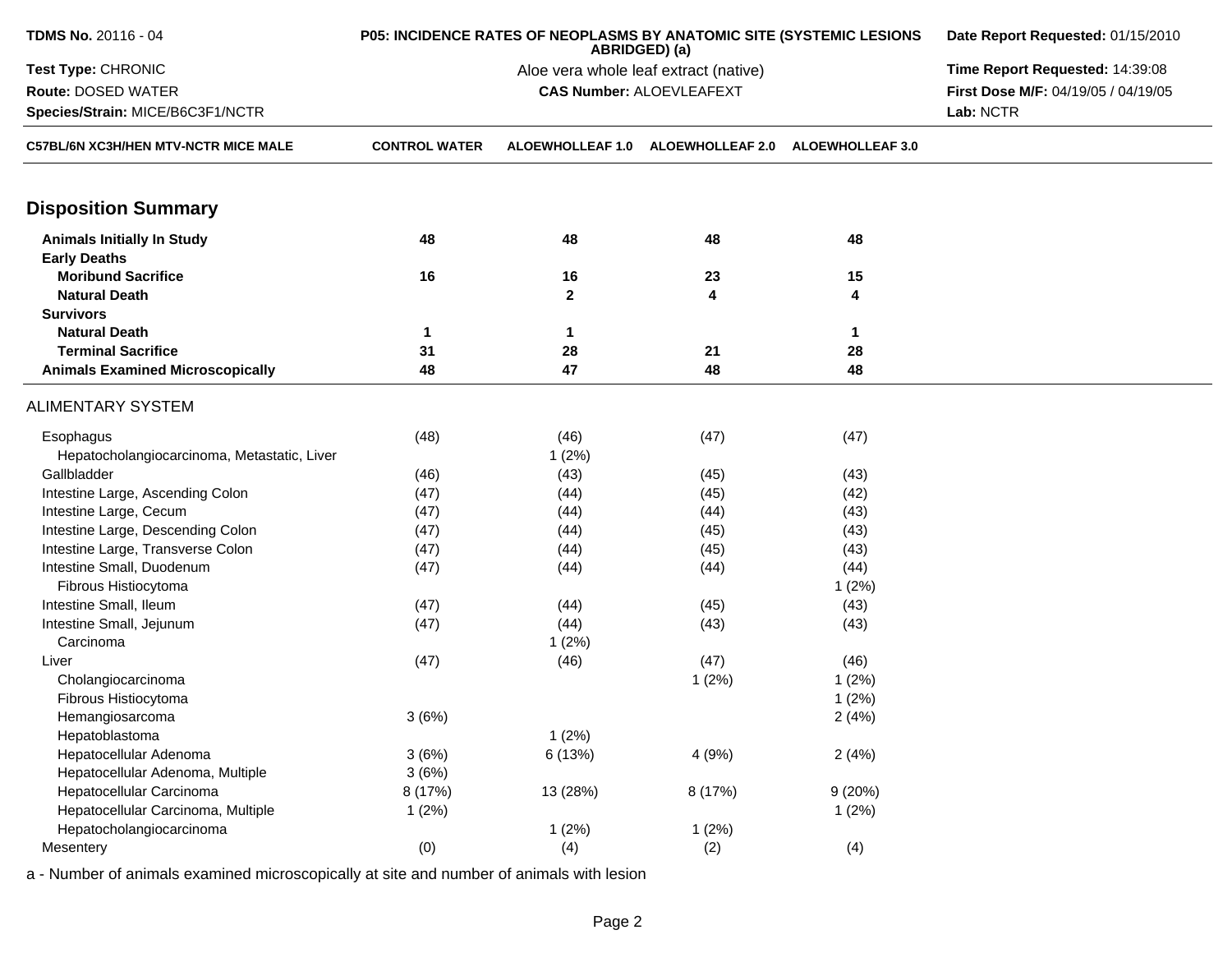| <b>TDMS No. 20116 - 04</b><br>P05: INCIDENCE RATES OF NEOPLASMS BY ANATOMIC SITE (SYSTEMIC LESIONS<br>ABRIDGED) (a) |                      |                                       |                                 |                         | Date Report Requested: 01/15/2010   |
|---------------------------------------------------------------------------------------------------------------------|----------------------|---------------------------------------|---------------------------------|-------------------------|-------------------------------------|
| Test Type: CHRONIC                                                                                                  |                      | Aloe vera whole leaf extract (native) | Time Report Requested: 14:39:08 |                         |                                     |
| Route: DOSED WATER                                                                                                  |                      |                                       | <b>CAS Number: ALOEVLEAFEXT</b> |                         | First Dose M/F: 04/19/05 / 04/19/05 |
| Species/Strain: MICE/B6C3F1/NCTR                                                                                    |                      |                                       |                                 | Lab: NCTR               |                                     |
| <b>C57BL/6N XC3H/HEN MTV-NCTR MICE MALE</b>                                                                         | <b>CONTROL WATER</b> | <b>ALOEWHOLLEAF 1.0</b>               | <b>ALOEWHOLLEAF 2.0</b>         | <b>ALOEWHOLLEAF 3.0</b> |                                     |
| Fibrous Histiocytoma                                                                                                |                      |                                       |                                 | 1(25%)                  |                                     |
| Pancreas                                                                                                            | (47)                 | (46)                                  | (47)                            | (45)                    |                                     |
| Cholangiocarcinoma, Metastatic, Liver                                                                               |                      |                                       | 1(2%)                           |                         |                                     |
| Fibrous Histiocytoma                                                                                                |                      |                                       |                                 | 1(2%)                   |                                     |
| Hepatocholangiocarcinoma, Metastatic, Liver                                                                         |                      | 1(2%)                                 | 1(2%)                           |                         |                                     |
| Salivary Glands                                                                                                     | (48)                 | (45)                                  | (46)                            | (45)                    |                                     |
| Stomach, Forestomach                                                                                                | (47)                 | (45)                                  | (45)                            | (44)                    |                                     |
| Squamous Cell Carcinoma                                                                                             |                      |                                       |                                 | 1(2%)                   |                                     |
| Squamous Cell Papilloma                                                                                             |                      | 1(2%)                                 |                                 | 2(5%)                   |                                     |
| Stomach, Glandular                                                                                                  | (47)                 | (44)                                  | (45)                            | (45)                    |                                     |
| Fibrous Histiocytoma                                                                                                |                      |                                       |                                 | 1(2%)                   |                                     |
| Serosa, Hepatocholangiocarcinoma,<br>Metastatic, Liver                                                              |                      |                                       | 1(2%)                           |                         |                                     |
| CARDIOVASCULAR SYSTEM                                                                                               |                      |                                       |                                 |                         |                                     |
| <b>Blood Vessel</b>                                                                                                 | (48)                 | (47)                                  | (47)                            | (47)                    |                                     |
| Hepatocholangiocarcinoma, Metastatic, Liver                                                                         |                      | 1(2%)                                 |                                 |                         |                                     |
| Heart                                                                                                               | (48)                 | (47)                                  | (47)                            | (47)                    |                                     |
| Alveolar/Bronchiolar Carcinoma, Metastatic,<br>Lung                                                                 |                      |                                       | 1(2%)                           |                         |                                     |
| Cholangiocarcinoma, Metastatic, Liver                                                                               |                      |                                       | 1(2%)                           |                         |                                     |
| Fibrosarcoma, Metastatic, Skin                                                                                      |                      |                                       |                                 | 1(2%)                   |                                     |
| Hepatocholangiocarcinoma, Metastatic, Liver                                                                         |                      | 1(2%)                                 |                                 |                         |                                     |
| <b>ENDOCRINE SYSTEM</b>                                                                                             |                      |                                       |                                 |                         |                                     |
| <b>Adrenal Cortex</b>                                                                                               | (48)                 | (44)                                  | (46)                            | (45)                    |                                     |
| Cholangiocarcinoma, Metastatic, Liver                                                                               |                      |                                       | 1(2%)                           |                         |                                     |
| Fibrous Histiocytoma                                                                                                |                      |                                       |                                 | 1(2%)                   |                                     |
| Hepatocholangiocarcinoma, Metastatic, Liver                                                                         |                      | 1(2%)                                 |                                 |                         |                                     |
| Subcapsular, Adenoma                                                                                                | 1(2%)                | 3(7%)                                 | 2(4%)                           |                         |                                     |
| Adrenal Medulla                                                                                                     | (47)                 | (44)                                  | (46)                            | (44)                    |                                     |
| Cholangiocarcinoma, Metastatic, Liver                                                                               |                      |                                       | 1(2%)                           |                         |                                     |
| Pheochromocytoma Benign                                                                                             |                      |                                       | 3(7%)                           | 1(2%)                   |                                     |
|                                                                                                                     |                      |                                       |                                 |                         |                                     |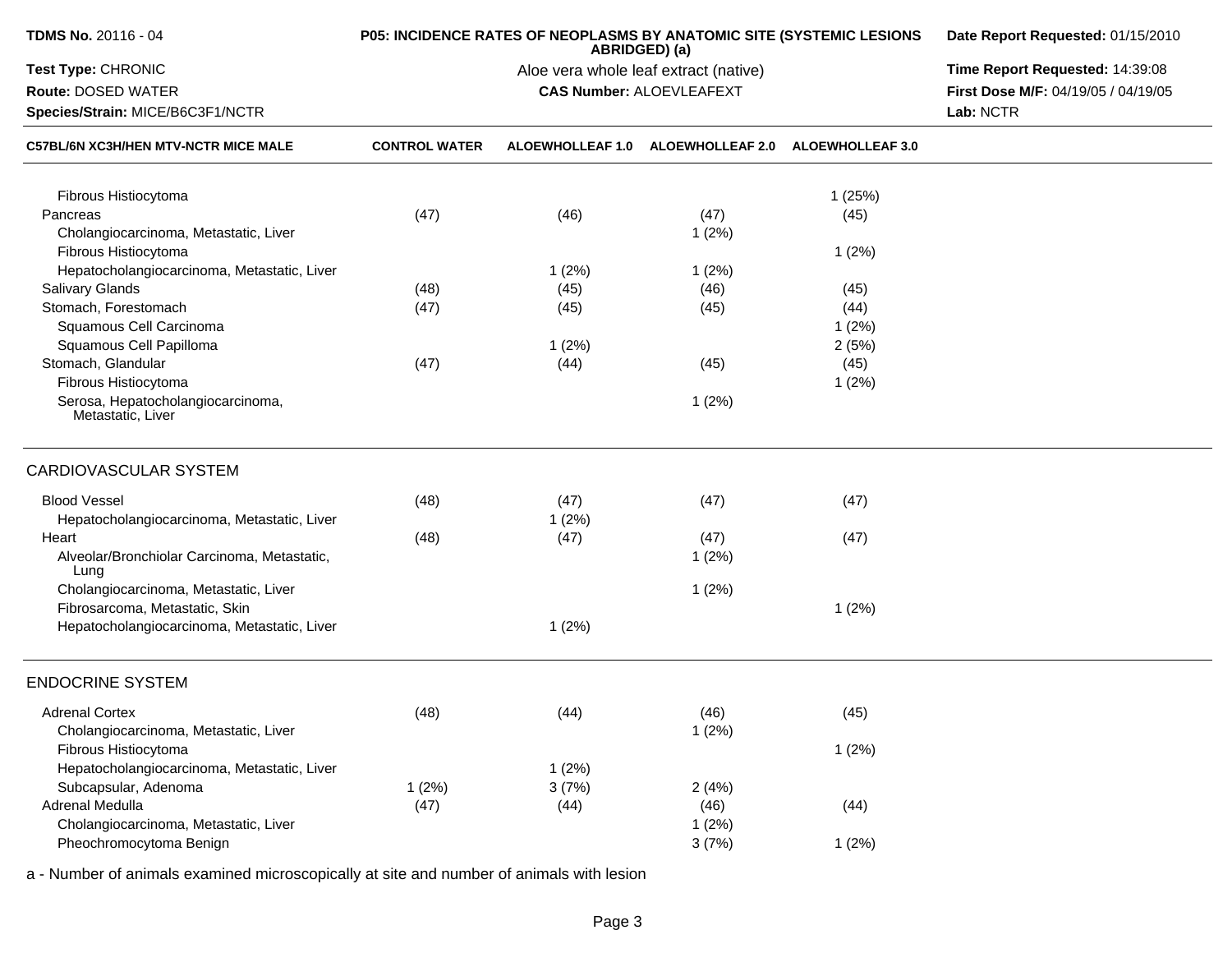| TDMS No. 20116 - 04                                         |                      | P05: INCIDENCE RATES OF NEOPLASMS BY ANATOMIC SITE (SYSTEMIC LESIONS<br>ABRIDGED) (a) | Date Report Requested: 01/15/2010<br>Time Report Requested: 14:39:08 |                         |                                     |
|-------------------------------------------------------------|----------------------|---------------------------------------------------------------------------------------|----------------------------------------------------------------------|-------------------------|-------------------------------------|
| Test Type: CHRONIC                                          |                      | Aloe vera whole leaf extract (native)                                                 |                                                                      |                         |                                     |
| Route: DOSED WATER                                          |                      |                                                                                       | <b>CAS Number: ALOEVLEAFEXT</b>                                      |                         | First Dose M/F: 04/19/05 / 04/19/05 |
| Species/Strain: MICE/B6C3F1/NCTR                            |                      |                                                                                       | Lab: NCTR                                                            |                         |                                     |
| <b>C57BL/6N XC3H/HEN MTV-NCTR MICE MALE</b>                 | <b>CONTROL WATER</b> | ALOEWHOLLEAF 1.0                                                                      | <b>ALOEWHOLLEAF 2.0</b>                                              | <b>ALOEWHOLLEAF 3.0</b> |                                     |
| Pheochromocytoma Malignant                                  |                      |                                                                                       |                                                                      | 1(2%)                   |                                     |
| Islets, Pancreatic                                          | (47)                 | (46)                                                                                  | (46)                                                                 | (45)                    |                                     |
| Parathyroid Gland                                           | (44)                 | (46)                                                                                  | (42)                                                                 | (41)                    |                                     |
| <b>Pituitary Gland</b>                                      | (48)                 | (45)                                                                                  | (45)                                                                 | (45)                    |                                     |
| <b>Thyroid Gland</b>                                        | (47)                 | (46)                                                                                  | (47)                                                                 | (45)                    |                                     |
| Follicular Cell, Adenoma                                    |                      |                                                                                       |                                                                      |                         |                                     |
| Follicular Cell, Carcinoma                                  |                      |                                                                                       | 1(2%)<br>1(2%)                                                       |                         |                                     |
| <b>GENERAL BODY SYSTEM</b>                                  |                      |                                                                                       |                                                                      |                         |                                     |
| <b>Tissue NOS</b>                                           | (1)                  | (1)                                                                                   | (3)                                                                  | (0)                     |                                     |
| Cholangiocarcinoma, Metastatic, Liver                       |                      |                                                                                       | 1 (33%)                                                              |                         |                                     |
| Hepatocholangiocarcinoma, Metastatic, Liver                 |                      |                                                                                       | 1(33%)                                                               |                         |                                     |
| Mediastinum, Fibrosarcoma, Metastatic, Skin                 | 1 (100%)             |                                                                                       |                                                                      |                         |                                     |
| Mediastinum, Hepatocholangiocarcinoma,<br>Metastatic, Liver |                      | 1 (100%)                                                                              |                                                                      |                         |                                     |
| <b>GENITAL SYSTEM</b>                                       |                      |                                                                                       |                                                                      |                         |                                     |
| <b>Coagulating Gland</b>                                    | (1)                  | (1)                                                                                   | (0)                                                                  | (0)                     |                                     |
| Epididymis                                                  | (48)                 | (44)                                                                                  | (46)                                                                 | (45)                    |                                     |
| Fibrous Histiocytoma                                        |                      |                                                                                       |                                                                      | 1(2%)                   |                                     |
| Hemangioma                                                  |                      |                                                                                       | 1(2%)                                                                |                         |                                     |
| Hepatocholangiocarcinoma, Metastatic, Liver                 |                      | 1(2%)                                                                                 | 1(2%)                                                                |                         |                                     |
| Penis                                                       | (0)                  | (1)                                                                                   | (0)                                                                  | (0)                     |                                     |
| <b>Preputial Gland</b>                                      | (47)                 | (44)                                                                                  | (46)                                                                 | (45)                    |                                     |
| Fibrosarcoma                                                | 1(2%)                |                                                                                       |                                                                      |                         |                                     |
| Fibrous Histiocytoma                                        | 1(2%)                |                                                                                       |                                                                      |                         |                                     |
| Prostate                                                    | (47)                 | (44)                                                                                  | (46)                                                                 | (44)                    |                                     |
| Hepatocholangiocarcinoma, Metastatic, Liver                 |                      |                                                                                       | 1(2%)                                                                |                         |                                     |
| Seminal Vesicle                                             | (48)                 | (44)                                                                                  | (47)                                                                 | (44)                    |                                     |
| Hepatocholangiocarcinoma, Metastatic, Liver                 |                      |                                                                                       | 1(2%)                                                                |                         |                                     |
| <b>Testes</b>                                               | (47)                 | (44)                                                                                  | (45)                                                                 | (44)                    |                                     |
| Hemangioma                                                  |                      |                                                                                       |                                                                      | 1(2%)                   |                                     |
|                                                             |                      |                                                                                       |                                                                      |                         |                                     |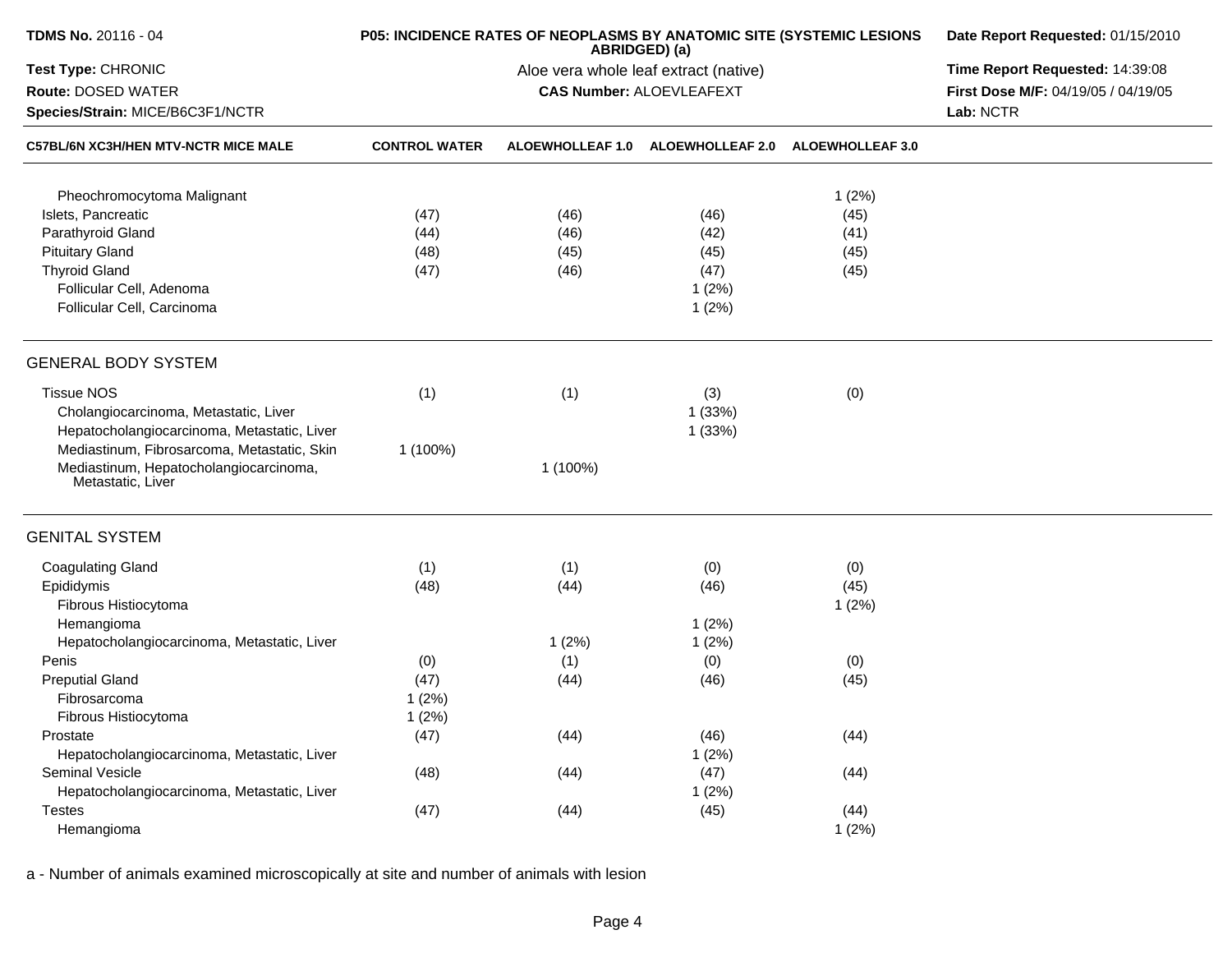| <b>TDMS No. 20116 - 04</b>                                       |                      | P05: INCIDENCE RATES OF NEOPLASMS BY ANATOMIC SITE (SYSTEMIC LESIONS<br>ABRIDGED) (a) | Date Report Requested: 01/15/2010                  |        |                                     |
|------------------------------------------------------------------|----------------------|---------------------------------------------------------------------------------------|----------------------------------------------------|--------|-------------------------------------|
| Test Type: CHRONIC                                               |                      |                                                                                       | Aloe vera whole leaf extract (native)              |        | Time Report Requested: 14:39:08     |
| Route: DOSED WATER                                               |                      |                                                                                       | <b>CAS Number: ALOEVLEAFEXT</b>                    |        | First Dose M/F: 04/19/05 / 04/19/05 |
| Species/Strain: MICE/B6C3F1/NCTR                                 |                      |                                                                                       |                                                    |        | Lab: NCTR                           |
| C57BL/6N XC3H/HEN MTV-NCTR MICE MALE                             | <b>CONTROL WATER</b> |                                                                                       | ALOEWHOLLEAF 1.0 ALOEWHOLLEAF 2.0 ALOEWHOLLEAF 3.0 |        |                                     |
| <b>HEMATOPOIETIC SYSTEM</b>                                      |                      |                                                                                       |                                                    |        |                                     |
| <b>Bone Marrow</b>                                               | (47)                 | (45)                                                                                  | (47)                                               | (45)   |                                     |
| Lymph Node                                                       | (11)                 | (5)                                                                                   | (9)                                                | (7)    |                                     |
| Mediastinal, Alveolar/Bronchiolar Carcinoma,<br>Metastatic, Lung | 1(9%)                |                                                                                       |                                                    |        |                                     |
| Mediastinal, Fibrous Histiocytoma                                |                      |                                                                                       |                                                    | 1(14%) |                                     |
| Renal, Fibrosarcoma, Metastatic, Skin                            | 1(9%)                |                                                                                       |                                                    |        |                                     |
| Lymph Node, Mandibular                                           | (47)                 | (44)                                                                                  | (45)                                               | (44)   |                                     |
| Lymph Node, Mesenteric                                           | (48)                 | (45)                                                                                  | (45)                                               | (43)   |                                     |
| Hemangiosarcoma                                                  | 1(2%)                |                                                                                       | 1(2%)                                              |        |                                     |
| Spleen                                                           | (48)                 | (45)                                                                                  | (46)                                               | (44)   |                                     |
| Fibrous Histiocytoma                                             |                      |                                                                                       |                                                    | 1(2%)  |                                     |
| Hemangiosarcoma                                                  |                      | 1(2%)                                                                                 |                                                    |        |                                     |
| Thymus                                                           | (41)                 | (39)                                                                                  | (37)                                               | (40)   |                                     |
| Hepatocholangiocarcinoma, Metastatic, Liver                      |                      | 1(3%)                                                                                 | 1(3%)                                              |        |                                     |
| <b>INTEGUMENTARY SYSTEM</b>                                      |                      |                                                                                       |                                                    |        |                                     |
| Skin                                                             | (48)                 | (47)                                                                                  | (46)                                               | (48)   |                                     |
| Carcinoma                                                        |                      |                                                                                       |                                                    | 1(2%)  |                                     |
| Fibroma                                                          | 3(6%)                |                                                                                       | 2(4%)                                              | 1(2%)  |                                     |
| Fibrosarcoma                                                     | 11 (23%)             | 10 (21%)                                                                              | 13 (28%)                                           | 9(19%) |                                     |
| Fibrous Histiocytoma                                             | 2(4%)                |                                                                                       |                                                    | 1(2%)  |                                     |
| Hemangioma                                                       | 1(2%)                |                                                                                       |                                                    |        |                                     |
| Hemangiosarcoma                                                  |                      | 1(2%)                                                                                 |                                                    |        |                                     |
| Melanoma Malignant                                               |                      |                                                                                       | 1(2%)                                              |        |                                     |
| Neoplasm Nos                                                     |                      |                                                                                       | 1(2%)                                              |        |                                     |
| Sarcoma                                                          |                      |                                                                                       | 1(2%)                                              | 1(2%)  |                                     |
| Schwannoma Malignant                                             | 1(2%)                | 2(4%)                                                                                 | 3(7%)                                              | 1(2%)  |                                     |
| Squamous Cell Papilloma                                          |                      |                                                                                       |                                                    | 2(4%)  |                                     |
|                                                                  |                      |                                                                                       |                                                    |        |                                     |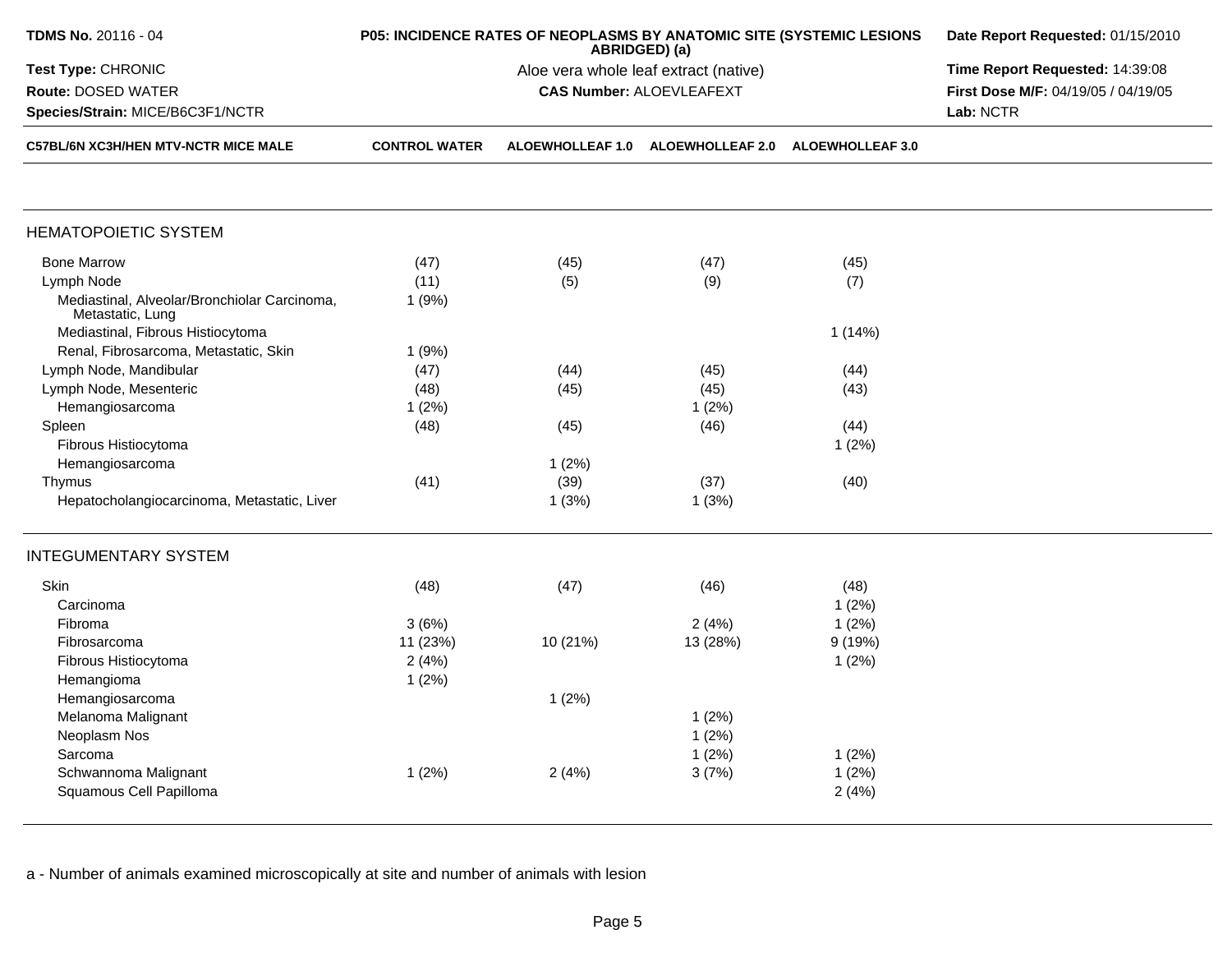| TDMS No. 20116 - 04                         |                      | P05: INCIDENCE RATES OF NEOPLASMS BY ANATOMIC SITE (SYSTEMIC LESIONS<br>ABRIDGED) (a) | Date Report Requested: 01/15/2010<br>Time Report Requested: 14:39:08 |                         |                                     |
|---------------------------------------------|----------------------|---------------------------------------------------------------------------------------|----------------------------------------------------------------------|-------------------------|-------------------------------------|
| Test Type: CHRONIC                          |                      | Aloe vera whole leaf extract (native)                                                 |                                                                      |                         |                                     |
| <b>Route: DOSED WATER</b>                   |                      |                                                                                       | <b>CAS Number: ALOEVLEAFEXT</b>                                      |                         | First Dose M/F: 04/19/05 / 04/19/05 |
| Species/Strain: MICE/B6C3F1/NCTR            |                      |                                                                                       |                                                                      |                         | Lab: NCTR                           |
| <b>C57BL/6N XC3H/HEN MTV-NCTR MICE MALE</b> | <b>CONTROL WATER</b> | <b>ALOEWHOLLEAF 1.0</b>                                                               | <b>ALOEWHOLLEAF 2.0</b>                                              | <b>ALOEWHOLLEAF 3.0</b> |                                     |
| MUSCULOSKELETAL SYSTEM                      |                      |                                                                                       |                                                                      |                         |                                     |
| <b>Skeletal Muscle</b>                      |                      |                                                                                       |                                                                      |                         |                                     |
| Cholangiocarcinoma, Metastatic, Liver       | (1)                  | (1)                                                                                   | (3)<br>1(33%)                                                        | (0)                     |                                     |
| Hepatocholangiocarcinoma, Metastatic, Liver |                      | 1 (100%)                                                                              | 1(33%)                                                               |                         |                                     |
| Intercostal, Fibrosarcoma, Metastatic, Skin | 1 (100%)             |                                                                                       |                                                                      |                         |                                     |
| NERVOUS SYSTEM                              |                      |                                                                                       |                                                                      |                         |                                     |
| Brain, Cerebrum                             | (47)                 | (46)                                                                                  | (46)                                                                 | (43)                    |                                     |
| <b>RESPIRATORY SYSTEM</b>                   |                      |                                                                                       |                                                                      |                         |                                     |
| Lung                                        | (48)                 | (47)                                                                                  | (46)                                                                 | (47)                    |                                     |
| Alveolar/Bronchiolar Adenoma                | 3(6%)                | 1(2%)                                                                                 | 4(9%)                                                                | 3(6%)                   |                                     |
| Alveolar/Bronchiolar Carcinoma              | 3(6%)                | 1(2%)                                                                                 | 3(7%)                                                                | 1(2%)                   |                                     |
| Carcinoma, Metastatic, Skin                 |                      |                                                                                       |                                                                      | 1(2%)                   |                                     |
| Cholangiocarcinoma, Metastatic, Liver       |                      |                                                                                       | 1(2%)                                                                |                         |                                     |
| Fibrosarcoma, Metastatic, Skin              | 1(2%)                |                                                                                       | 1(2%)                                                                | 1(2%)                   |                                     |
| Hepatocellular Carcinoma, Metastatic, Liver |                      | 3(6%)                                                                                 |                                                                      |                         |                                     |
| Hepatocholangiocarcinoma, Metastatic, Liver |                      | 1(2%)                                                                                 | 1(2%)                                                                |                         |                                     |
| Nose                                        | (48)                 | (47)                                                                                  | (47)                                                                 | (47)                    |                                     |
| Trachea                                     | (48)                 | (47)                                                                                  | (46)                                                                 | (45)                    |                                     |
| SPECIAL SENSES SYSTEM                       |                      |                                                                                       |                                                                      |                         |                                     |
| Eye                                         | (47)                 | (43)                                                                                  | (44)                                                                 | (43)                    |                                     |
| <b>Harderian Gland</b>                      | (48)                 | (44)                                                                                  | (46)                                                                 | (44)                    |                                     |
| Adenoma                                     | 3(6%)                | 2(5%)                                                                                 | 2(4%)                                                                | 2(5%)                   |                                     |
| Carcinoma                                   | 1(2%)                |                                                                                       |                                                                      |                         |                                     |
|                                             |                      |                                                                                       |                                                                      |                         |                                     |

URINARY SYSTEM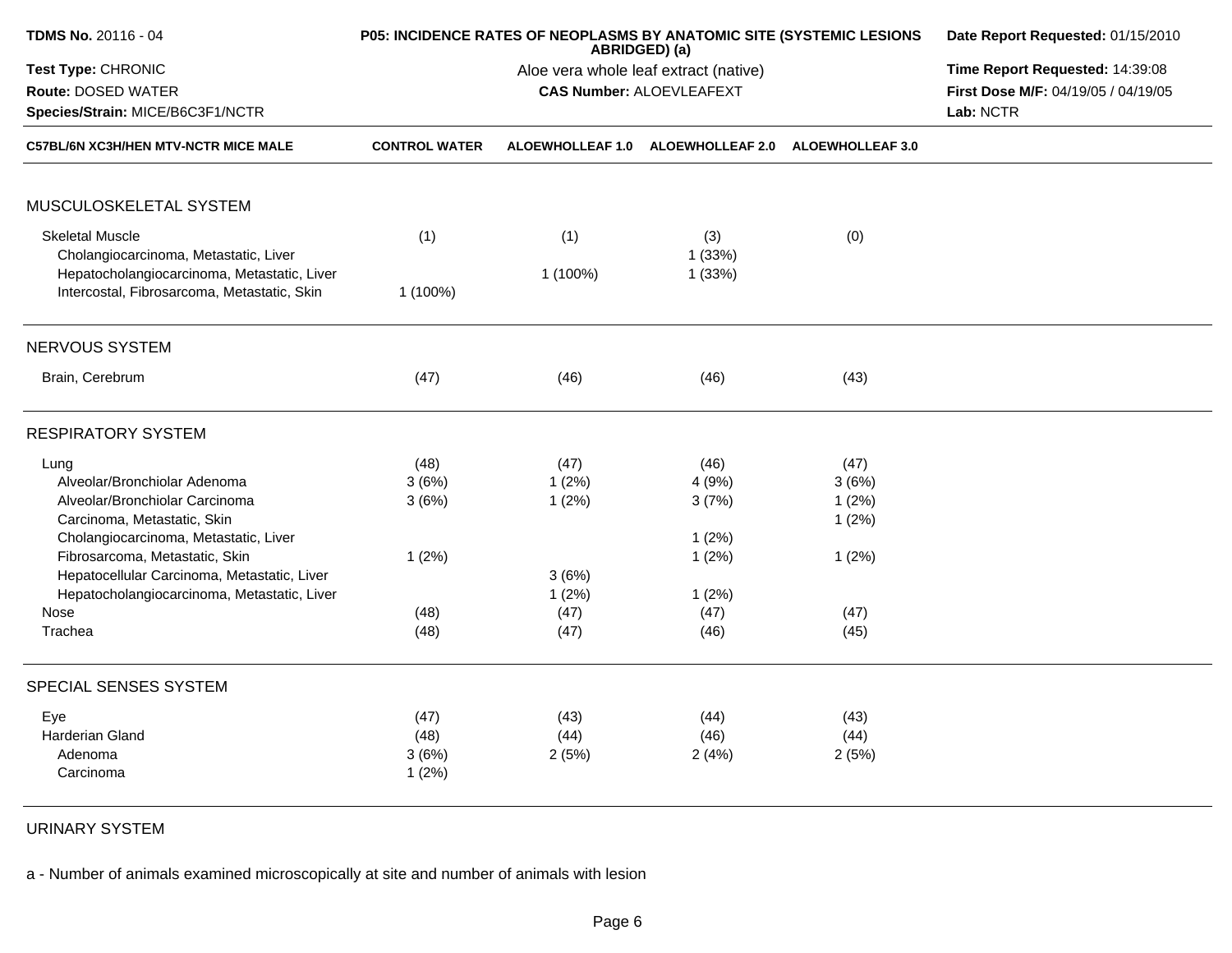| <b>TDMS No. 20116 - 04</b>                              |                      | <b>P05: INCIDENCE RATES OF NEOPLASMS BY ANATOMIC SITE (SYSTEMIC LESIONS</b><br>ABRIDGED) (a) | Date Report Requested: 01/15/2010     |                         |                                            |
|---------------------------------------------------------|----------------------|----------------------------------------------------------------------------------------------|---------------------------------------|-------------------------|--------------------------------------------|
| Test Type: CHRONIC                                      |                      |                                                                                              | Aloe vera whole leaf extract (native) |                         | Time Report Requested: 14:39:08            |
| <b>Route: DOSED WATER</b>                               |                      |                                                                                              | <b>CAS Number: ALOEVLEAFEXT</b>       |                         | <b>First Dose M/F: 04/19/05 / 04/19/05</b> |
| Species/Strain: MICE/B6C3F1/NCTR                        |                      |                                                                                              | Lab: NCTR                             |                         |                                            |
| <b>C57BL/6N XC3H/HEN MTV-NCTR MICE MALE</b>             | <b>CONTROL WATER</b> | <b>ALOEWHOLLEAF 1.0</b>                                                                      | <b>ALOEWHOLLEAF 2.0</b>               | <b>ALOEWHOLLEAF 3.0</b> |                                            |
| Kidney                                                  | (48)                 | (45)                                                                                         | (46)                                  | (45)                    |                                            |
| Cholangiocarcinoma, Metastatic, Liver                   |                      |                                                                                              | 1(2%)                                 |                         |                                            |
| Fibrous Histiocytoma                                    |                      |                                                                                              |                                       | 1(2%)                   |                                            |
| Hepatocellular Carcinoma, Metastatic, Liver             |                      | 1(2%)                                                                                        |                                       |                         |                                            |
| Hepatocholangiocarcinoma, Metastatic, Liver             |                      | 1(2%)                                                                                        |                                       |                         |                                            |
| Capsule, Hepatocholangiocarcinoma,<br>Metastatic, Liver |                      |                                                                                              | 1(2%)                                 |                         |                                            |
| Renal Tubule, Carcinoma                                 |                      |                                                                                              |                                       | 1(2%)                   |                                            |
| Transitional Epithelium, Carcinoma                      |                      |                                                                                              |                                       | 1(2%)                   |                                            |
| Urethra                                                 | (1)                  | (0)                                                                                          | (0)                                   | (1)                     |                                            |
| <b>Urinary Bladder</b>                                  | (48)                 | (45)                                                                                         | (45)                                  | (44)                    |                                            |
| <b>SYSTEMIC LESIONS</b>                                 |                      |                                                                                              |                                       |                         |                                            |
| Multiple Organ                                          | $*(48)$              | $*(47)$                                                                                      | $*(48)$                               | $*(48)$                 |                                            |
| Histiocytic Sarcoma                                     |                      |                                                                                              | 1(2%)                                 | 1(2%)                   |                                            |
| Lymphoma Malignant                                      | 4(8%)                | 6(13%)                                                                                       | 5(10%)                                | 2(4%)                   |                                            |
|                                                         |                      |                                                                                              |                                       |                         |                                            |

\* Number of animals with any tissue examined microscopically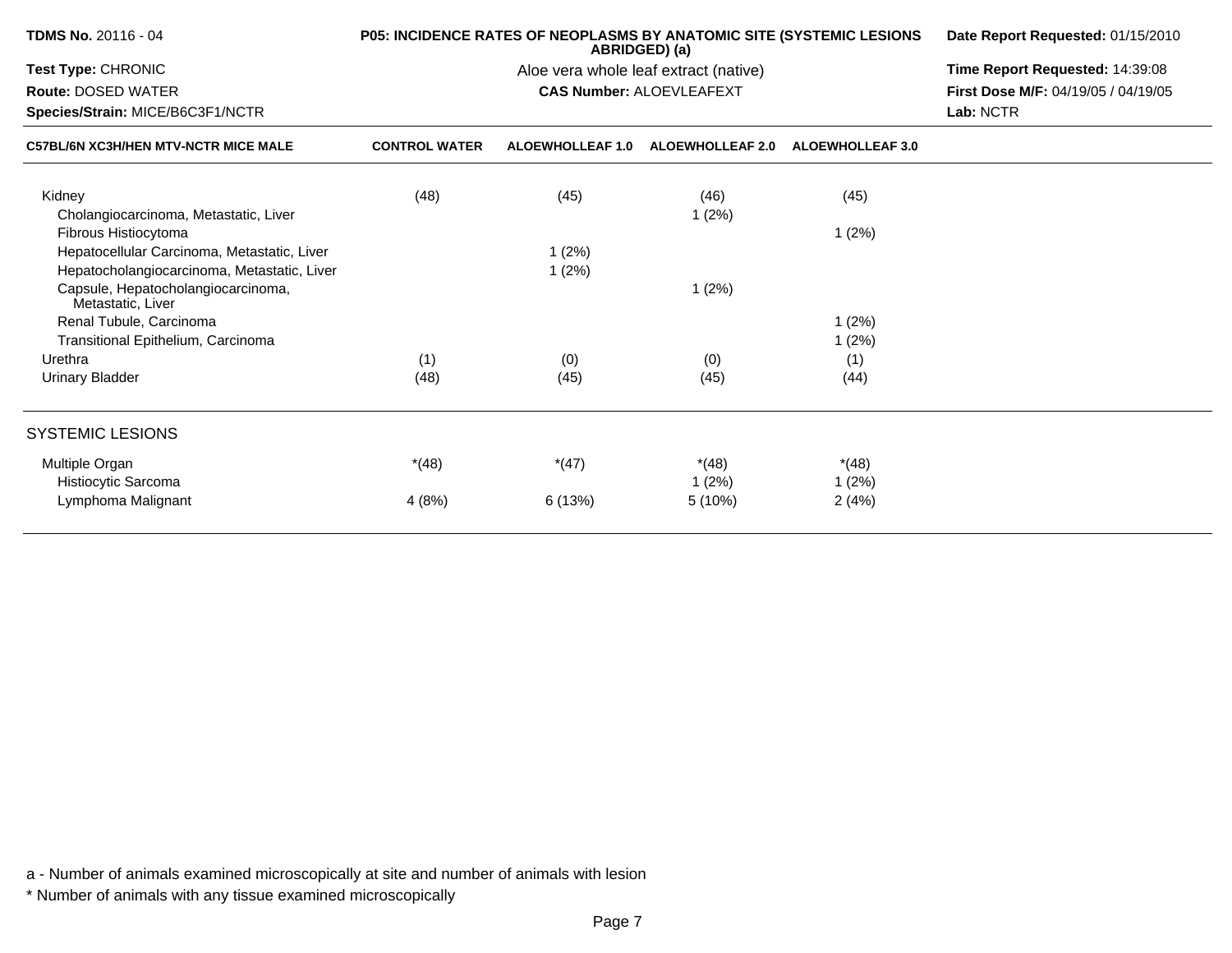| <b>TDMS No. 20116 - 04</b>                                                     | Date Report Requested: 01/15/2010 |                         |                                       |                         |                                     |
|--------------------------------------------------------------------------------|-----------------------------------|-------------------------|---------------------------------------|-------------------------|-------------------------------------|
| Test Type: CHRONIC                                                             |                                   |                         | Aloe vera whole leaf extract (native) |                         | Time Report Requested: 14:39:08     |
| <b>Route: DOSED WATER</b>                                                      |                                   |                         | <b>CAS Number: ALOEVLEAFEXT</b>       |                         | First Dose M/F: 04/19/05 / 04/19/05 |
| Species/Strain: MICE/B6C3F1/NCTR                                               |                                   |                         |                                       | Lab: NCTR               |                                     |
| <b>C57BL/6N XC3H/HEN MTV-NCTR MICE MALE</b>                                    | <b>CONTROL WATER</b>              | <b>ALOEWHOLLEAF 1.0</b> | <b>ALOEWHOLLEAF 2.0</b>               | <b>ALOEWHOLLEAF 3.0</b> |                                     |
| <b>Tumor Summary for Males</b>                                                 |                                   |                         |                                       |                         |                                     |
| <b>Total Animals with Primary Neoplasms (b)</b>                                | 39                                | 33                      | 40                                    | 33                      |                                     |
| <b>Total Primary Neoplasms</b>                                                 | 54                                | 50                      | 59                                    | 58                      |                                     |
| <b>Total Animals with Benign Neoplasms</b>                                     | 15                                | 11                      | 16                                    | 12                      |                                     |
| <b>Total Benign Neoplasms</b>                                                  | 17                                | 13                      | 19                                    | 14                      |                                     |
| <b>Total Animals with Malignant Neoplasms</b>                                  | 30                                | 28                      | 32                                    | 27                      |                                     |
| <b>Total Malignant Neoplasms</b>                                               | 37                                | 37                      | 39                                    | 44                      |                                     |
| <b>Total Animals with Metastatic Neoplasms</b>                                 | $\mathbf{2}$                      | 4                       | 4                                     | $\mathbf 2$             |                                     |
| <b>Total Metastatic Neoplasms</b>                                              | 5                                 | 15                      | 20                                    | 3                       |                                     |
| <b>Total Animals with Malignant Neoplasms</b><br><b>Uncertain Primary Site</b> |                                   |                         |                                       |                         |                                     |
| <b>Total Animals with Neoplasms Uncertain-</b><br><b>Benign or Malignant</b>   |                                   |                         | 1                                     |                         |                                     |
| <b>Total Uncertain Neoplasms</b>                                               |                                   |                         |                                       |                         |                                     |

\*\*\* END OF MALE \*\*\*

a - Number of animals examined microscopically at site and number of animals with lesion

b - Primary tumors: all tumors except metastatic tumors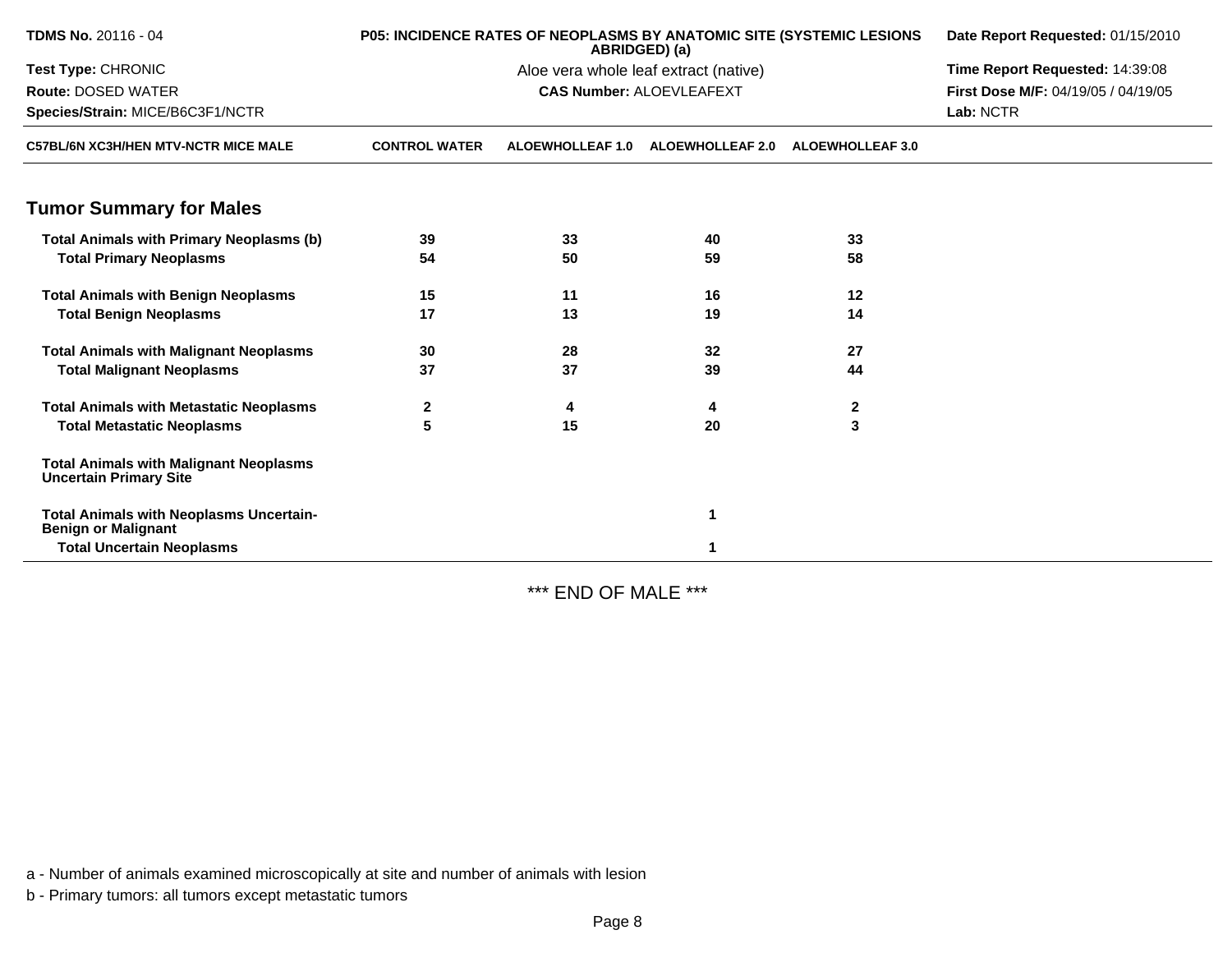| <b>TDMS No. 20116 - 04</b><br>P05: INCIDENCE RATES OF NEOPLASMS BY ANATOMIC SITE (SYSTEMIC LESIONS<br>ABRIDGED) (a) |                      |                                       |                                 |                         | Date Report Requested: 01/15/2010   |
|---------------------------------------------------------------------------------------------------------------------|----------------------|---------------------------------------|---------------------------------|-------------------------|-------------------------------------|
| Test Type: CHRONIC                                                                                                  |                      | Aloe vera whole leaf extract (native) | Time Report Requested: 14:39:08 |                         |                                     |
| <b>Route: DOSED WATER</b>                                                                                           |                      | <b>CAS Number: ALOEVLEAFEXT</b>       |                                 |                         | First Dose M/F: 04/19/05 / 04/19/05 |
| Species/Strain: MICE/B6C3F1/NCTR                                                                                    |                      |                                       |                                 |                         | Lab: NCTR                           |
| C57BL/6N XC3H/HEN MTV-NCTR MICE FEMALE                                                                              | <b>CONTROL WATER</b> | <b>ALOEWHOLLEAF 1.0</b>               | <b>ALOEWHOLLEAF 2.0</b>         | <b>ALOEWHOLLEAF 3.0</b> |                                     |
| <b>Disposition Summary</b>                                                                                          |                      |                                       |                                 |                         |                                     |
| <b>Animals Initially In Study</b>                                                                                   | 48                   | 48                                    | 48                              | 48                      |                                     |
| <b>Early Deaths</b>                                                                                                 |                      |                                       |                                 |                         |                                     |
| <b>Moribund Sacrifice</b>                                                                                           | 6                    | 12                                    | 8                               | 6                       |                                     |
| <b>Natural Death</b>                                                                                                | 5                    | 4                                     | 3                               | 5                       |                                     |
| <b>Survivors</b>                                                                                                    |                      |                                       |                                 |                         |                                     |
| <b>Moribund Sacrifice</b>                                                                                           | 1                    | 1                                     |                                 | 1                       |                                     |
| <b>Natural Death</b>                                                                                                |                      | 1                                     | $\mathbf 1$                     | $\overline{2}$          |                                     |
| <b>Terminal Sacrifice</b>                                                                                           | 35                   | 30                                    | 36                              | 34                      |                                     |
| <b>Animals Examined Microscopically</b>                                                                             | 47                   | 48                                    | 48                              | 48                      |                                     |
| <b>ALIMENTARY SYSTEM</b>                                                                                            |                      |                                       |                                 |                         |                                     |
| Gallbladder                                                                                                         | (42)                 | (43)                                  | (44)                            | (41)                    |                                     |
| Intestine Large, Ascending Colon                                                                                    | (43)                 | (43)                                  | (44)                            | (43)                    |                                     |
| Intestine Large, Cecum                                                                                              | (42)                 | (43)                                  | (44)                            | (42)                    |                                     |
| Intestine Large, Descending Colon                                                                                   | (43)                 | (43)                                  | (44)                            | (43)                    |                                     |
| Intestine Large, Rectum                                                                                             | (43)                 | (43)                                  | (44)                            | (42)                    |                                     |
| Fibrosarcoma, Metastatic, Skin                                                                                      | 1(2%)                |                                       |                                 |                         |                                     |
| Intestine Large, Transverse Colon                                                                                   | (42)                 | (42)                                  | (44)                            | (43)                    |                                     |
| Intestine Small, Duodenum                                                                                           | (43)                 | (43)                                  | (44)                            | (42)                    |                                     |
| Adenoma                                                                                                             | 2(5%)                | 2(5%)                                 | 1(2%)                           | 1(2%)                   |                                     |
| Intestine Small, Ileum                                                                                              | (42)                 | (43)                                  | (44)                            | (42)                    |                                     |
| Intestine Small, Jejunum                                                                                            | (42)                 | (43)                                  | (44)                            | (42)                    |                                     |
| Liver                                                                                                               | (45)                 | (44)                                  | (46)                            | (46)                    |                                     |
| Hemangiosarcoma                                                                                                     |                      |                                       |                                 | 1(2%)                   |                                     |
| Hepatocellular Adenoma                                                                                              | 2(4%)                | 5(11%)                                | 1(2%)                           | 4(9%)                   |                                     |
| Hepatocellular Carcinoma                                                                                            | 3(7%)                | 5(11%)                                |                                 | 2(4%)                   |                                     |
| Hepatocholangiocarcinoma                                                                                            |                      | 1(2%)                                 |                                 |                         |                                     |
| Osteosarcoma, Metastatic, Bone, Femur                                                                               |                      |                                       | 1(2%)                           | 1(2%)                   |                                     |
| Mesentery                                                                                                           | (6)                  | (8)                                   | (9)                             | (3)                     |                                     |
| Osteosarcoma, Metastatic, Bone, Femur                                                                               |                      |                                       | 1(11%)                          |                         |                                     |
| Oral Mucosa                                                                                                         | (1)                  | (0)                                   | (0)                             | (0)                     |                                     |
| Squamous Cell Carcinoma                                                                                             | 1 (100%)             |                                       |                                 |                         |                                     |
| Pancreas                                                                                                            | (42)                 | (43)                                  | (44)                            | (43)                    |                                     |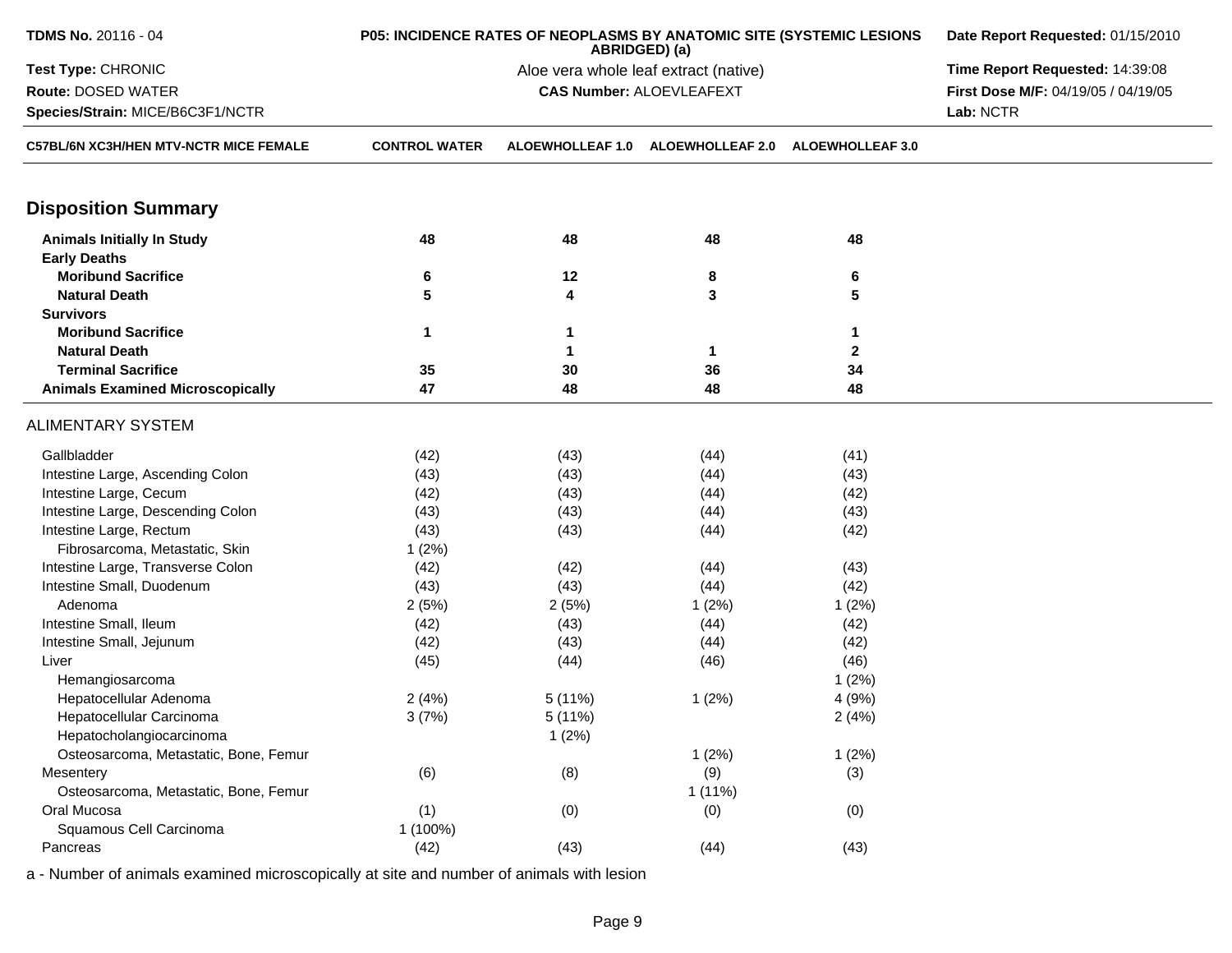| <b>TDMS No. 20116 - 04</b>                       | P05: INCIDENCE RATES OF NEOPLASMS BY ANATOMIC SITE (SYSTEMIC LESIONS | Date Report Requested: 01/15/2010 |                                       |                                   |                                     |
|--------------------------------------------------|----------------------------------------------------------------------|-----------------------------------|---------------------------------------|-----------------------------------|-------------------------------------|
| Test Type: CHRONIC                               |                                                                      |                                   | Aloe vera whole leaf extract (native) |                                   | Time Report Requested: 14:39:08     |
| Route: DOSED WATER                               |                                                                      |                                   | <b>CAS Number: ALOEVLEAFEXT</b>       |                                   | First Dose M/F: 04/19/05 / 04/19/05 |
| Species/Strain: MICE/B6C3F1/NCTR                 |                                                                      |                                   |                                       |                                   | Lab: NCTR                           |
| C57BL/6N XC3H/HEN MTV-NCTR MICE FEMALE           | <b>CONTROL WATER</b>                                                 | <b>ALOEWHOLLEAF 1.0</b>           |                                       | ALOEWHOLLEAF 2.0 ALOEWHOLLEAF 3.0 |                                     |
| <b>Salivary Glands</b>                           | (43)                                                                 | (43)                              | (44)                                  | (43)                              |                                     |
| Stomach, Forestomach                             | (43)                                                                 | (44)                              | (45)                                  | (42)                              |                                     |
| Squamous Cell Papilloma                          |                                                                      | 2(5%)                             | 2(4%)                                 | 3(7%)                             |                                     |
| Stomach, Glandular                               | (43)                                                                 | (44)                              | (45)                                  | (42)                              |                                     |
| CARDIOVASCULAR SYSTEM                            |                                                                      |                                   |                                       |                                   |                                     |
| Heart                                            | (45)                                                                 | (46)                              | (46)                                  | (44)                              |                                     |
| Osteosarcoma, Metastatic, Bone, Femur            |                                                                      |                                   | 1(2%)                                 |                                   |                                     |
| <b>ENDOCRINE SYSTEM</b>                          |                                                                      |                                   |                                       |                                   |                                     |
| <b>Adrenal Cortex</b>                            | (44)                                                                 | (43)                              | (44)                                  | (44)                              |                                     |
| Adrenal Medulla                                  | (44)                                                                 | (42)                              | (44)                                  | (44)                              |                                     |
| Pheochromocytoma Benign                          |                                                                      |                                   |                                       | 1(2%)                             |                                     |
| Islets, Pancreatic                               | (42)                                                                 | (43)                              | (44)                                  | (43)                              |                                     |
| Parathyroid Gland                                | (42)                                                                 | (37)                              | (42)                                  | (40)                              |                                     |
| <b>Pituitary Gland</b>                           | (43)                                                                 | (38)                              | (41)                                  | (44)                              |                                     |
| Pars Distalis, Adenoma                           | 14 (33%)                                                             | 10 (26%)                          | 6 (15%)                               | 3(7%)                             |                                     |
| Pars Intermedia, Adenoma                         | 1(2%)                                                                |                                   |                                       |                                   |                                     |
| <b>Thyroid Gland</b><br>Follicular Cell, Adenoma | (43)                                                                 | (43)<br>1(2%)                     | (44)                                  | (43)                              |                                     |
|                                                  |                                                                      |                                   |                                       |                                   |                                     |
| <b>GENERAL BODY SYSTEM</b>                       |                                                                      |                                   |                                       |                                   |                                     |
| None                                             |                                                                      |                                   |                                       |                                   |                                     |
| <b>GENITAL SYSTEM</b>                            |                                                                      |                                   |                                       |                                   |                                     |
| <b>Clitoral Gland</b>                            | (44)                                                                 | (44)                              | (44)                                  | (42)                              |                                     |
| Ovary                                            | (44)                                                                 | (46)                              | (45)                                  | (44)                              |                                     |
| Cystadenoma                                      |                                                                      |                                   | 1(2%)                                 |                                   |                                     |
| Granulosa Cell Tumor Benign                      |                                                                      | 1(2%)                             | 1(2%)                                 | 1(2%)                             |                                     |
|                                                  |                                                                      |                                   |                                       |                                   |                                     |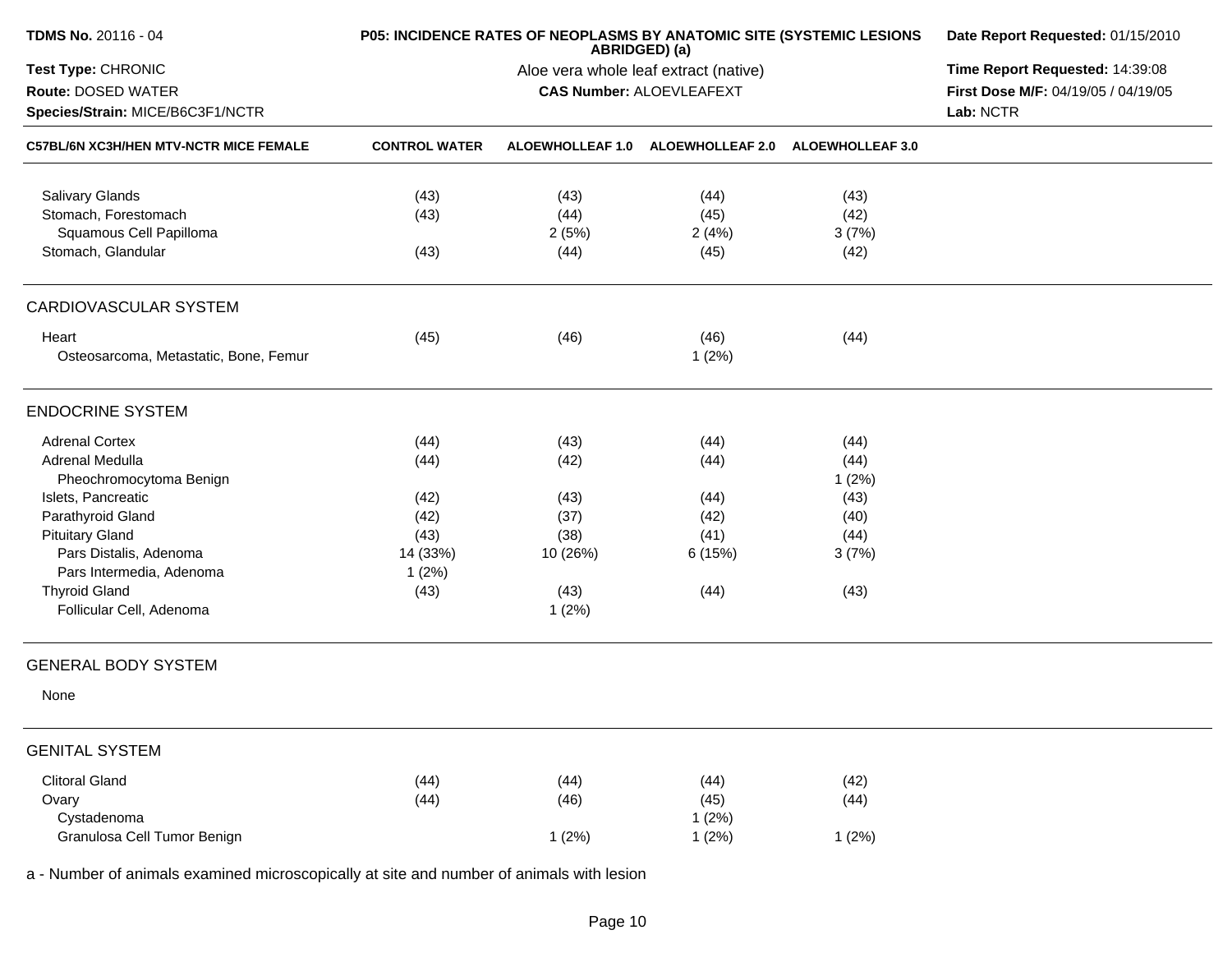| <b>TDMS No. 20116 - 04</b>                                                   | P05: INCIDENCE RATES OF NEOPLASMS BY ANATOMIC SITE (SYSTEMIC LESIONS | Date Report Requested: 01/15/2010                                        |                                                                                     |                         |  |
|------------------------------------------------------------------------------|----------------------------------------------------------------------|--------------------------------------------------------------------------|-------------------------------------------------------------------------------------|-------------------------|--|
| Test Type: CHRONIC<br>Route: DOSED WATER<br>Species/Strain: MICE/B6C3F1/NCTR |                                                                      | Aloe vera whole leaf extract (native)<br><b>CAS Number: ALOEVLEAFEXT</b> | Time Report Requested: 14:39:08<br>First Dose M/F: 04/19/05 / 04/19/05<br>Lab: NCTR |                         |  |
| C57BL/6N XC3H/HEN MTV-NCTR MICE FEMALE                                       | <b>CONTROL WATER</b>                                                 | ALOEWHOLLEAF 1.0                                                         | <b>ALOEWHOLLEAF 2.0</b>                                                             | <b>ALOEWHOLLEAF 3.0</b> |  |
| Luteoma                                                                      |                                                                      |                                                                          | 1(2%)                                                                               |                         |  |
| Uterus                                                                       | (46)                                                                 | (45)                                                                     | (44)                                                                                | (45)                    |  |
| Hemangioma                                                                   |                                                                      | 1(2%)                                                                    | 1(2%)                                                                               |                         |  |
| Hemangiosarcoma                                                              | 1(2%)                                                                |                                                                          |                                                                                     |                         |  |
| Leiomyosarcoma                                                               |                                                                      |                                                                          | 1(2%)                                                                               |                         |  |
| Polyp Stromal                                                                | 1(2%)                                                                | 1(2%)                                                                    | 5(11%)                                                                              | 1(2%)                   |  |
| Sarcoma                                                                      | 2(4%)                                                                |                                                                          |                                                                                     |                         |  |
| <b>HEMATOPOIETIC SYSTEM</b>                                                  |                                                                      |                                                                          |                                                                                     |                         |  |
| <b>Bone Marrow</b>                                                           | (43)                                                                 | (43)                                                                     | (44)                                                                                | (43)                    |  |
| Hemangiosarcoma                                                              |                                                                      |                                                                          |                                                                                     | 1(2%)                   |  |
| Lymph Node                                                                   | (14)                                                                 | (15)                                                                     | (12)                                                                                | (13)                    |  |
| Inguinal, Osteosarcoma, Metastatic, Bone,<br>Femur                           |                                                                      |                                                                          | 1(8%)                                                                               |                         |  |
| Mediastinal, Fibrosarcoma, Metastatic, Skin                                  |                                                                      | 1(7%)                                                                    |                                                                                     |                         |  |
| Mediastinal, Hepatocholangiocarcinoma,<br>Metastatic, Liver                  |                                                                      | 1(7%)                                                                    |                                                                                     |                         |  |
| Lymph Node, Mandibular                                                       | (43)                                                                 | (44)                                                                     | (45)                                                                                | (43)                    |  |
| Sarcoma, Metastatic, Skin                                                    | 1(2%)                                                                |                                                                          |                                                                                     |                         |  |
| Lymph Node, Mesenteric                                                       | (43)                                                                 | (45)                                                                     | (43)                                                                                | (42)                    |  |
| Fibrous Histiocytoma, Metastatic, Skin                                       |                                                                      |                                                                          | 1(2%)                                                                               |                         |  |
| Spleen                                                                       | (44)                                                                 | (46)                                                                     | (45)                                                                                | (44)                    |  |
| Hemangiosarcoma                                                              | 3(7%)                                                                | 1(2%)                                                                    |                                                                                     | 1(2%)                   |  |
| Thymus                                                                       | (41)                                                                 | (44)                                                                     | (43)                                                                                | (41)                    |  |
| Osteosarcoma, Metastatic, Bone, Femur                                        |                                                                      |                                                                          | 1(2%)                                                                               |                         |  |
| <b>INTEGUMENTARY SYSTEM</b>                                                  |                                                                      |                                                                          |                                                                                     |                         |  |
| <b>Mammary Gland</b>                                                         | (44)                                                                 | (43)                                                                     | (44)                                                                                | (44)                    |  |
| Adenocarcinoma                                                               | 5 (11%)                                                              | 3(7%)                                                                    | 2(5%)                                                                               | 4 (9%)                  |  |
| Carcinosarcoma                                                               |                                                                      |                                                                          |                                                                                     | 1(2%)                   |  |
| Skin                                                                         | (44)                                                                 | (46)                                                                     | (45)                                                                                | (44)                    |  |
| Fibroma                                                                      |                                                                      | 1(2%)                                                                    |                                                                                     |                         |  |
| Fibrosarcoma                                                                 | 2(5%)                                                                | 2(4%)                                                                    | 2(4%)                                                                               | 2(5%)                   |  |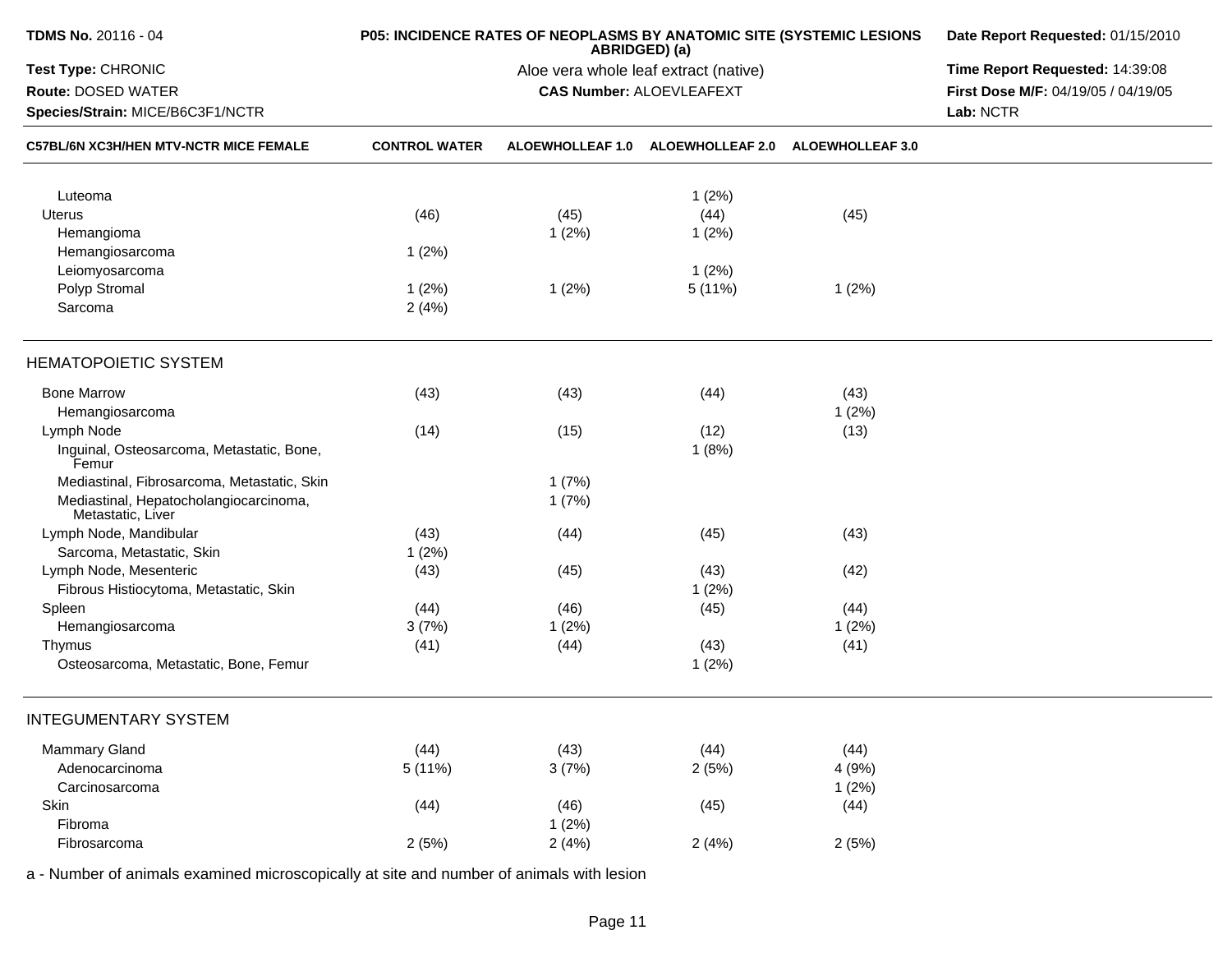| TDMS No. 20116 - 04                                                       |                      | P05: INCIDENCE RATES OF NEOPLASMS BY ANATOMIC SITE (SYSTEMIC LESIONS<br>ABRIDGED) (a) | Date Report Requested: 01/15/2010<br>Time Report Requested: 14:39:08 |                         |                                     |
|---------------------------------------------------------------------------|----------------------|---------------------------------------------------------------------------------------|----------------------------------------------------------------------|-------------------------|-------------------------------------|
| Test Type: CHRONIC                                                        |                      | Aloe vera whole leaf extract (native)                                                 |                                                                      |                         |                                     |
| Route: DOSED WATER                                                        |                      |                                                                                       | <b>CAS Number: ALOEVLEAFEXT</b>                                      |                         | First Dose M/F: 04/19/05 / 04/19/05 |
| Species/Strain: MICE/B6C3F1/NCTR                                          |                      |                                                                                       |                                                                      |                         | Lab: NCTR                           |
| C57BL/6N XC3H/HEN MTV-NCTR MICE FEMALE                                    | <b>CONTROL WATER</b> | ALOEWHOLLEAF 1.0                                                                      | <b>ALOEWHOLLEAF 2.0</b>                                              | <b>ALOEWHOLLEAF 3.0</b> |                                     |
| Fibrous Histiocytoma                                                      |                      | 1(2%)                                                                                 | 1(2%)                                                                |                         |                                     |
| Hemangioma                                                                | 1(2%)                |                                                                                       |                                                                      |                         |                                     |
| Hemangiosarcoma                                                           |                      |                                                                                       |                                                                      | 1(2%)                   |                                     |
| Melanoma Benign                                                           | 1(2%)                |                                                                                       |                                                                      | 1(2%)                   |                                     |
| Sarcoma                                                                   | 3(7%)                |                                                                                       |                                                                      | 1(2%)                   |                                     |
| MUSCULOSKELETAL SYSTEM                                                    |                      |                                                                                       |                                                                      |                         |                                     |
| Bone, Femur                                                               | (47)                 | (46)                                                                                  | (48)                                                                 | (46)                    |                                     |
| Osteosarcoma                                                              |                      |                                                                                       | 1(2%)                                                                | 1(2%)                   |                                     |
| <b>Skeletal Muscle</b>                                                    | (0)                  | (2)                                                                                   | (2)                                                                  | (0)                     |                                     |
| Alveolar/Bronchiolar Carcinoma, Metastatic,<br>Lung                       |                      |                                                                                       | 1(50%)                                                               |                         |                                     |
| Hepatocholangiocarcinoma, Metastatic, Liver                               |                      | 1(50%)                                                                                |                                                                      |                         |                                     |
| NERVOUS SYSTEM                                                            |                      |                                                                                       |                                                                      |                         |                                     |
| Brain, Brain Stem                                                         | (43)                 | (44)                                                                                  | (44)                                                                 | (43)                    |                                     |
| Brain, Cerebellum                                                         | (43)                 | (44)                                                                                  | (44)                                                                 | (43)                    |                                     |
| Brain, Cerebrum                                                           | (43)                 | (44)                                                                                  | (44)                                                                 | (43)                    |                                     |
| <b>RESPIRATORY SYSTEM</b>                                                 |                      |                                                                                       |                                                                      |                         |                                     |
| Lung                                                                      | (45)                 | (45)                                                                                  | (46)                                                                 | (44)                    |                                     |
| Adenocarcinoma, Metastatic, Mammary Gland<br>Alveolar/Bronchiolar Adenoma | 1(2%)                |                                                                                       |                                                                      |                         |                                     |
| Alveolar/Bronchiolar Adenoma, Multiple                                    | 3(7%)                | 2(4%)<br>1(2%)                                                                        | 1(2%)                                                                | 1(2%)                   |                                     |
| Alveolar/Bronchiolar Carcinoma                                            |                      | 3(7%)                                                                                 | 2(4%)                                                                | 3(7%)                   |                                     |
| Fibrosarcoma, Metastatic, Skin                                            |                      | 1(2%)                                                                                 |                                                                      |                         |                                     |
| Hepatocholangiocarcinoma, Metastatic, Liver                               |                      | 1(2%)                                                                                 |                                                                      |                         |                                     |
| Osteosarcoma, Metastatic, Bone, Femur                                     |                      |                                                                                       | 1(2%)                                                                | 1(2%)                   |                                     |
| Sarcoma                                                                   | 1(2%)                |                                                                                       |                                                                      |                         |                                     |
| Sarcoma, Metastatic, Skin                                                 | 1(2%)                |                                                                                       |                                                                      |                         |                                     |
| Nose                                                                      | (45)                 | (44)                                                                                  | (45)                                                                 | (45)                    |                                     |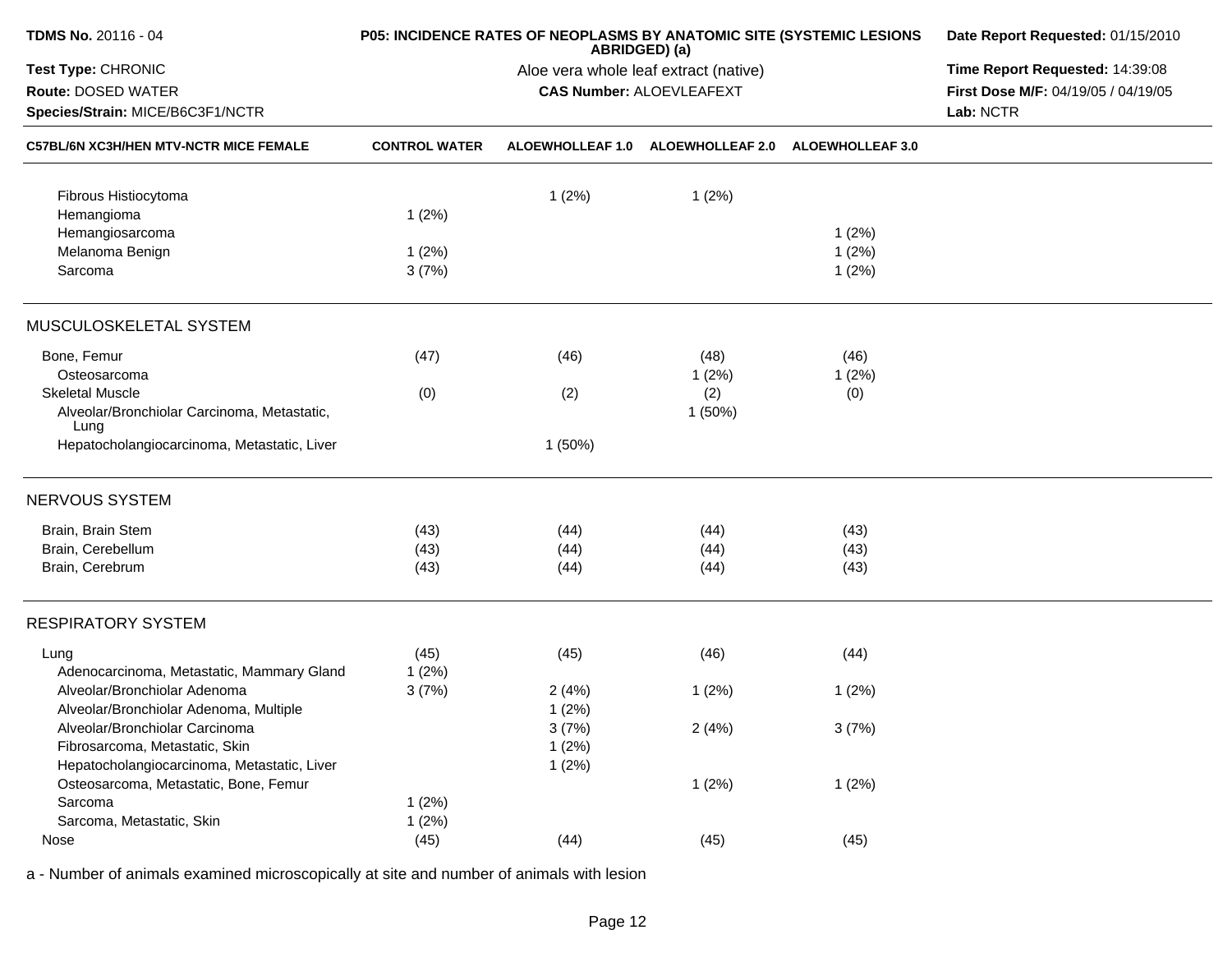| TDMS No. 20116 - 04                                                               |                      | P05: INCIDENCE RATES OF NEOPLASMS BY ANATOMIC SITE (SYSTEMIC LESIONS<br>ABRIDGED) (a) | Date Report Requested: 01/15/2010<br>Time Report Requested: 14:39:08<br>First Dose M/F: 04/19/05 / 04/19/05<br>Lab: NCTR |                         |  |
|-----------------------------------------------------------------------------------|----------------------|---------------------------------------------------------------------------------------|--------------------------------------------------------------------------------------------------------------------------|-------------------------|--|
| Test Type: CHRONIC                                                                |                      | Aloe vera whole leaf extract (native)                                                 |                                                                                                                          |                         |  |
| <b>Route: DOSED WATER</b>                                                         |                      | <b>CAS Number: ALOEVLEAFEXT</b>                                                       |                                                                                                                          |                         |  |
| Species/Strain: MICE/B6C3F1/NCTR<br><b>C57BL/6N XC3H/HEN MTV-NCTR MICE FEMALE</b> |                      |                                                                                       |                                                                                                                          |                         |  |
|                                                                                   | <b>CONTROL WATER</b> | <b>ALOEWHOLLEAF 1.0</b>                                                               | <b>ALOEWHOLLEAF 2.0</b>                                                                                                  | <b>ALOEWHOLLEAF 3.0</b> |  |
|                                                                                   |                      |                                                                                       |                                                                                                                          |                         |  |
| SPECIAL SENSES SYSTEM                                                             |                      |                                                                                       |                                                                                                                          |                         |  |
| Eye                                                                               | (42)                 | (43)                                                                                  | (44)                                                                                                                     | (42)                    |  |
| Harderian Gland                                                                   | (43)                 | (43)                                                                                  | (44)                                                                                                                     | (43)                    |  |
| Adenoma                                                                           | 3(7%)                | 2(5%)                                                                                 | 2(5%)                                                                                                                    | 3(7%)                   |  |
| Carcinoma                                                                         | 2(5%)                |                                                                                       |                                                                                                                          |                         |  |
| Bilateral, Adenoma                                                                |                      | 1(2%)                                                                                 |                                                                                                                          |                         |  |
| <b>Lacrimal Gland</b>                                                             | (1)                  | (0)                                                                                   | (0)                                                                                                                      | (0)                     |  |
| <b>URINARY SYSTEM</b>                                                             |                      |                                                                                       |                                                                                                                          |                         |  |
| Kidney                                                                            | (44)                 | (43)                                                                                  | (46)                                                                                                                     | (44)                    |  |
| Osteosarcoma, Metastatic, Bone, Femur                                             |                      |                                                                                       | 1(2%)                                                                                                                    |                         |  |
| <b>Urinary Bladder</b>                                                            | (43)                 | (43)                                                                                  | (44)                                                                                                                     | (42)                    |  |
| <b>SYSTEMIC LESIONS</b>                                                           |                      |                                                                                       |                                                                                                                          |                         |  |
| Multiple Organ                                                                    | $*(47)$              | $*(48)$                                                                               | $*(48)$                                                                                                                  | $*(48)$                 |  |
| Histiocytic Sarcoma                                                               | 3(6%)                | 1(2%)                                                                                 | 1(2%)                                                                                                                    | 1(2%)                   |  |
| Leukemia                                                                          |                      |                                                                                       | 1(2%)                                                                                                                    | 2(4%)                   |  |
| Lymphoma Malignant                                                                | 18 (38%)             | 20 (42%)                                                                              | 18 (38%)                                                                                                                 | 8 (17%)                 |  |
|                                                                                   |                      |                                                                                       |                                                                                                                          |                         |  |

\* Number of animals with any tissue examined microscopically